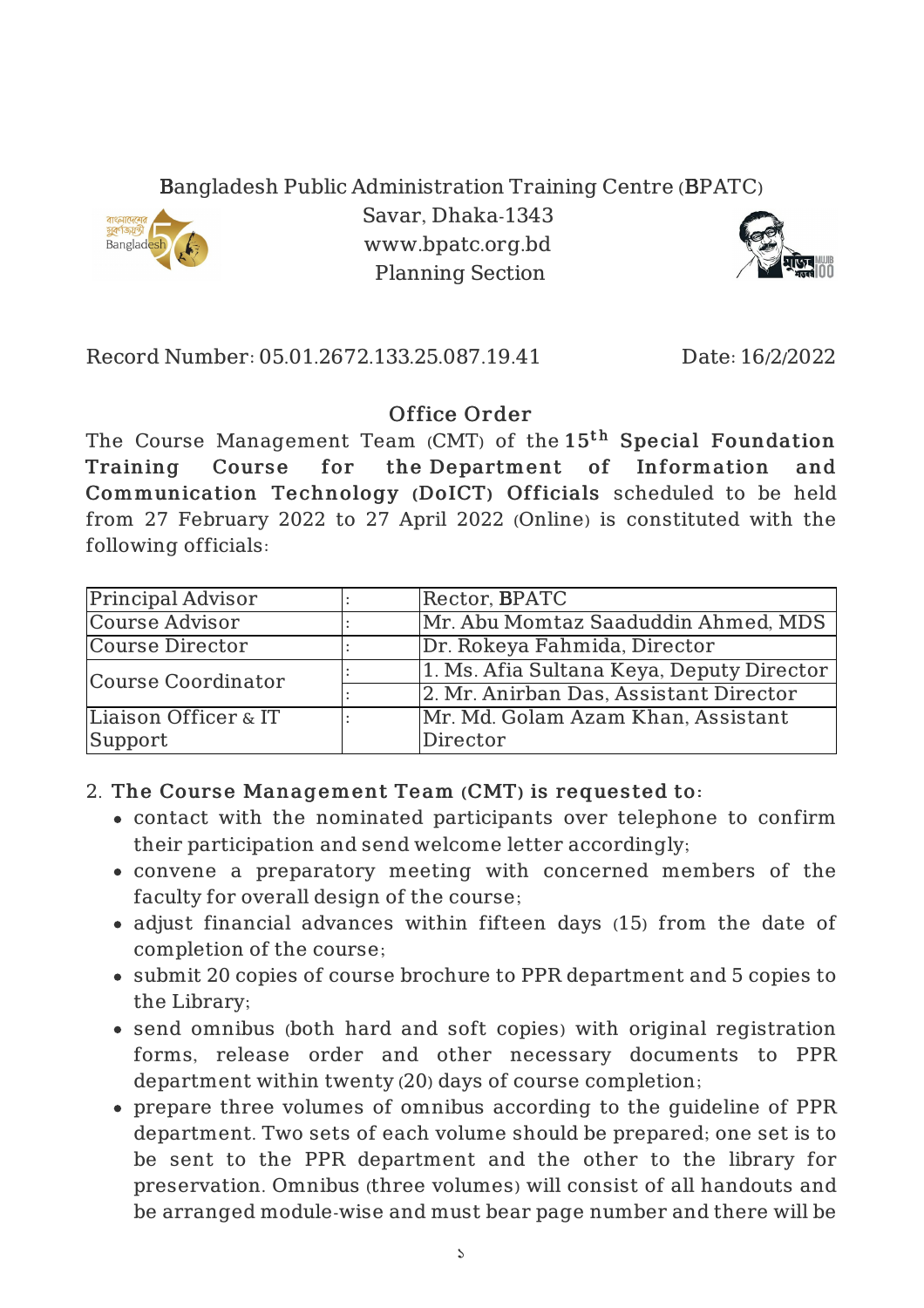an index in it. Course name, duration and course management team are to be mentioned in a separate top-page;

- moreover, a profile of guest speakers is to be added in a separate page;
- send pen picture of the participants of the course to the Evaluation Department with in seven (7) working days of completion of the course;
- send a list of the participants to PPR department at the first day of the course;
- send a copy of the release order to the DoICT and PPR department on the closing day of the course;
- send soft copy of relevant papers to the programmer and MIS to publish on the BPATC's website;
- send a Completion Report (CR) of the course within 7 working days after the course ends;

3.All courses of the Centre should run as per standard norms. Course Management Team (CMT) is expected not to deviate from the existing norms without prior approval of the Rector. If necessary, any deviation proposal may be discussed in the faculty meeting;

4.The order is issued with the approval of the competent authority.

16-02-2022

Alina Aktar Deputy Director Fax: 02224445029 Email: ppr.bpatc@gmail.com

Record Number: 05.01.2672.133.25.087.19.41/1(92) Date: 16/2/2022

Copy for kind information and necessary action (not as per seniority):

1) All Members (CMT), '15th Special Foundation Training Course for DoICT Officials', BPATC, Savar, Dhaka

2) Faculty (All), BPATC, Savar, Dhaka

3) Programmer, BPATC, Savar, Dhaka (with the request to publish this office order on the website of BPATC)

4) P. S. to Rector, BPATC, Savar, Dhaka (for kind information of the Rector)